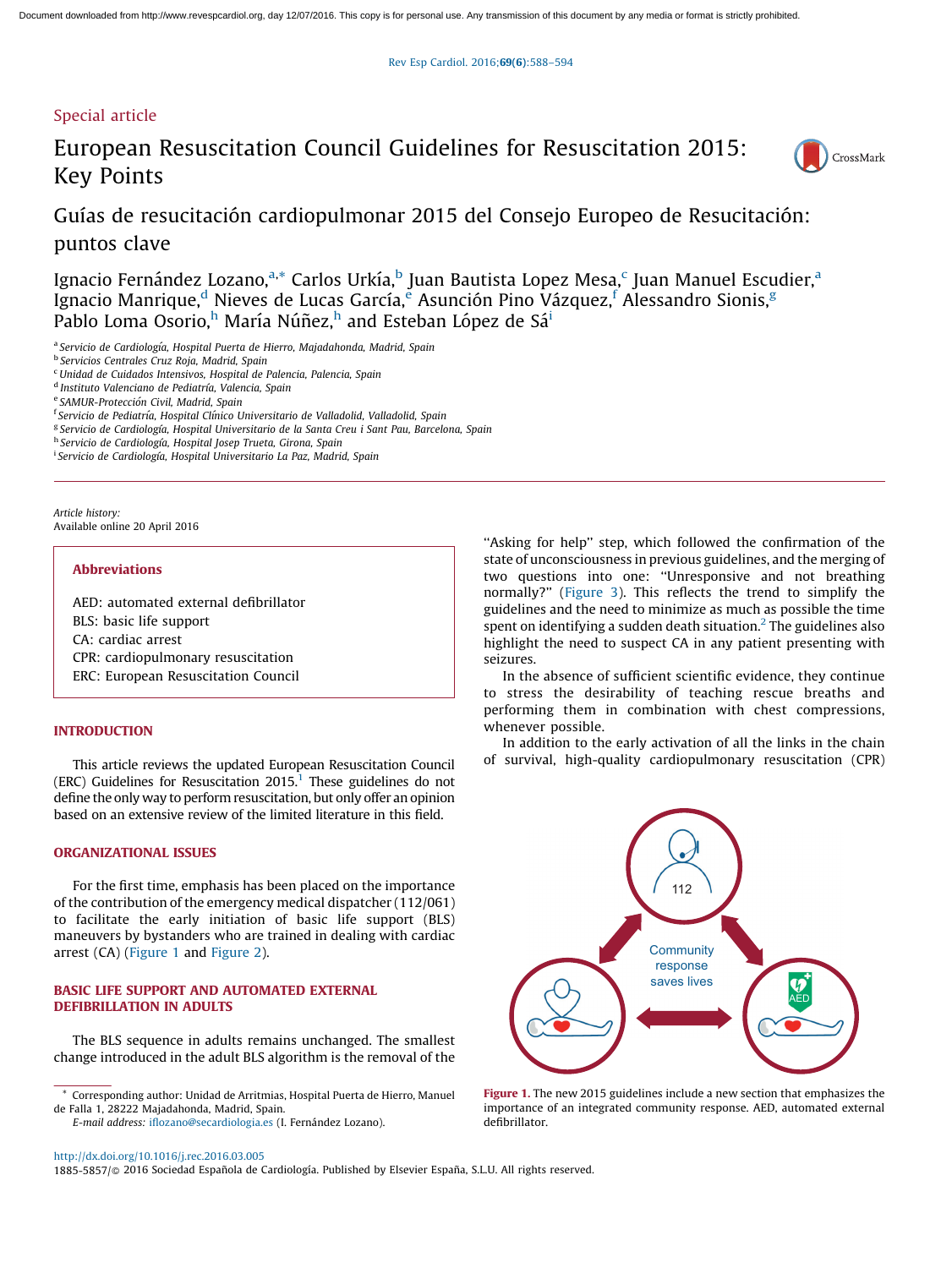I. Ferna´ndez Lozano et al. / Rev Esp Cardiol. 2016;69(6):588–594 589

<span id="page-1-0"></span>

Figure 2. Dispatcher-assisted bystander cardiopulmonary resuscitation. Poster prepared by the Spanish Council of Cardiopulmonary Resuscitation. AED, automated external defibrillator; CPR, cardiopulmonary resuscitation.

remains a key objective to improve survival in sudden death. In this regard, the current guidelines establish chest compressions of optimal depth in adults at 5 to 6 cm with a rate of 100 to 120 compressions per minute, allowing the chest to rise

Español

completely after each compression and minimizing interruptions.

Regarding the implications of these new guidelines for clinical practice in Spain, special attention should be paid to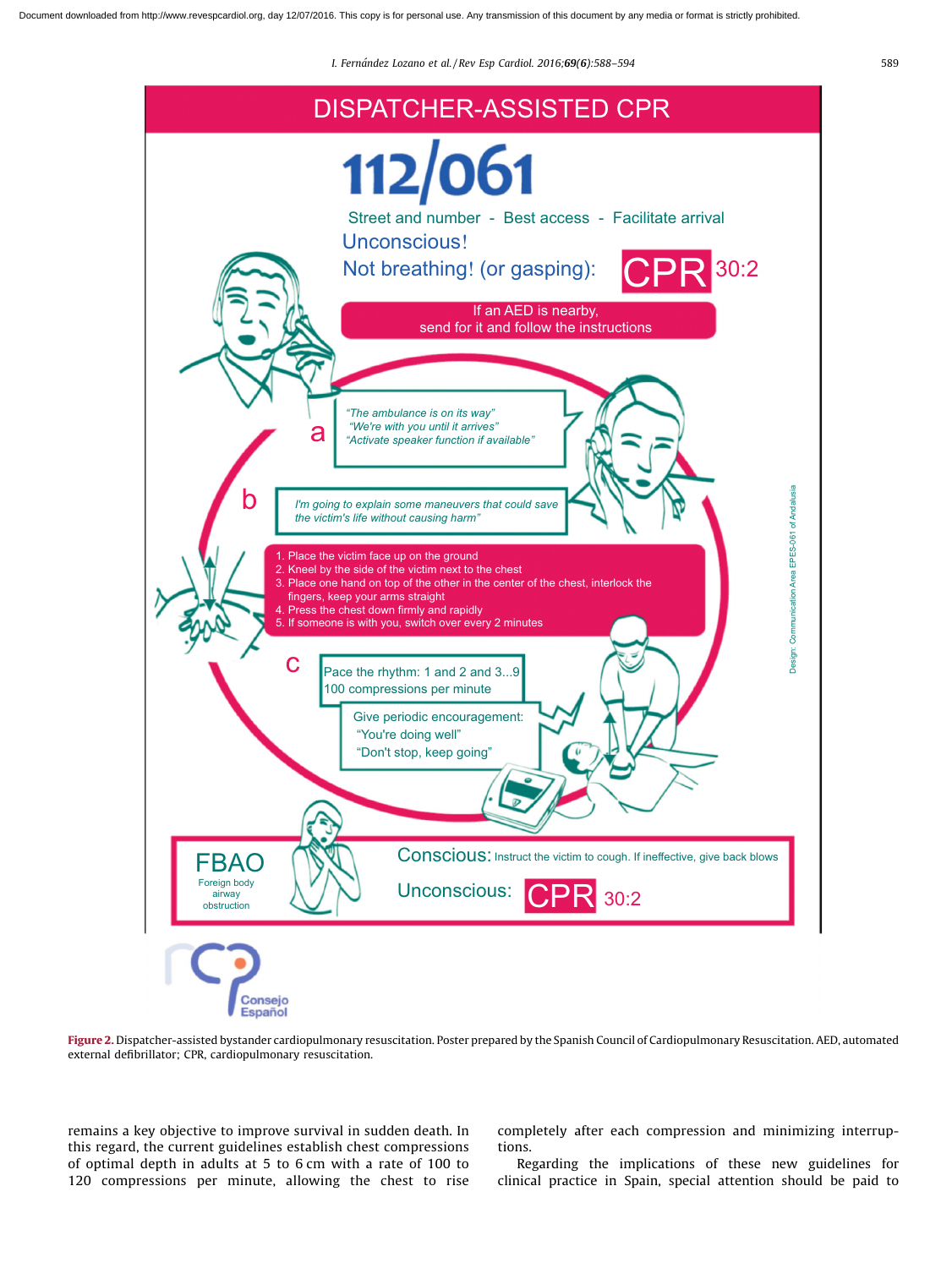<span id="page-2-0"></span>

590 I. Ferna´ndez Lozano et al. / Rev Esp Cardiol. 2016;69(6):588–594

# Universal algorithm BLS-2010:

# Universal algorithm BLS-2015:

![](_page_2_Figure_5.jpeg)

Figure 3. Comparison of basic life support algorithms presented in the 2010 and 2015 guidelines. AED, automated external defibrillator; BLS, basic life support; CPR, cardiopulmonary resuscitation.

the standardization of regulations in the use of automated external defibrillators (AED) across all the autonomous communities.

# ADVANCED LIFE SUPPORT

Two aspects of the 2010 guidelines have been changed: a separate electrical therapies section has been eliminated and a new postresuscitation care section has been added. $3$ 

There is also continued emphasis on the prevention of in-hospital CA in all hospitalized patients as well as the need for a structured system to identify seriously ill patients. Measures for the prevention of CA in inpatients and outpatients have been revised. Attention is drawn to the universal termination of resuscitation rule, which recommends termination in the presence of nonshockable rhythm, if there is no return of spontaneous circulation (ROSC), unwitnessed CA, lack of CPR by bystanders, long response times by emergency teams, and patient characteristics.<sup>4</sup>

The guidelines include the advanced life support algorithm, which is almost identical to that of 2010. A section has been added indicating that the rescuer should consider using ultrasound imaging, mechanical chest compression devices, coronary angiography and percutaneous coronary intervention, and extracorporeal CPR.

The importance of assessing clinical signs and the use of waveform capnography is emphasized when monitoring during advanced life support. The defibrillation section highlights the need for self-adhesive patches for manual defibrillation, the use of an initial energy dose of 150 J to 200 J, preferably using biphasic

waveform defibrillators, and the need to escalate the energy dose if successive discharges are required.

Regarding airway management, a stepwise approach based on patient factors and the skill of the rescuer is recommended. The use of adrenaline during CPR is still recommended, although it is noted that there is continuing strong debate regarding its role. Vasopressin is not recommended, and there is no evidence for routinely giving other drugs, such as steroids, magnesium, calcium, and sodium bicarbonate during CA. Fibrinolysis and the use of extracorporeal membrane oxygenators may have a role as a rescue therapy in selected patients. The routine use of mechanical chest compression devices is not recommended, except in selected cases.

Finally, the ERC highlights the importance of the ABCDE approach (A: airway; B: breathing; C: circulation; D: disability; E: exposure) in periarrest situations as an assessment tool.

Regarding the implications of these new guidelines for clinical practice in Spain, we emphasize the prevention of inhospital CA, the implementation of in-hospital structured communication, the need for the incorporation of ultrasound imaging as a diagnostic tool, and the use of capnography as a monitoring tool.

# CARDIAC ARREST IN SPECIAL CIRCUMSTANCES

The guidelines include 3 new sections under this heading: special causes, special environments, and special patients.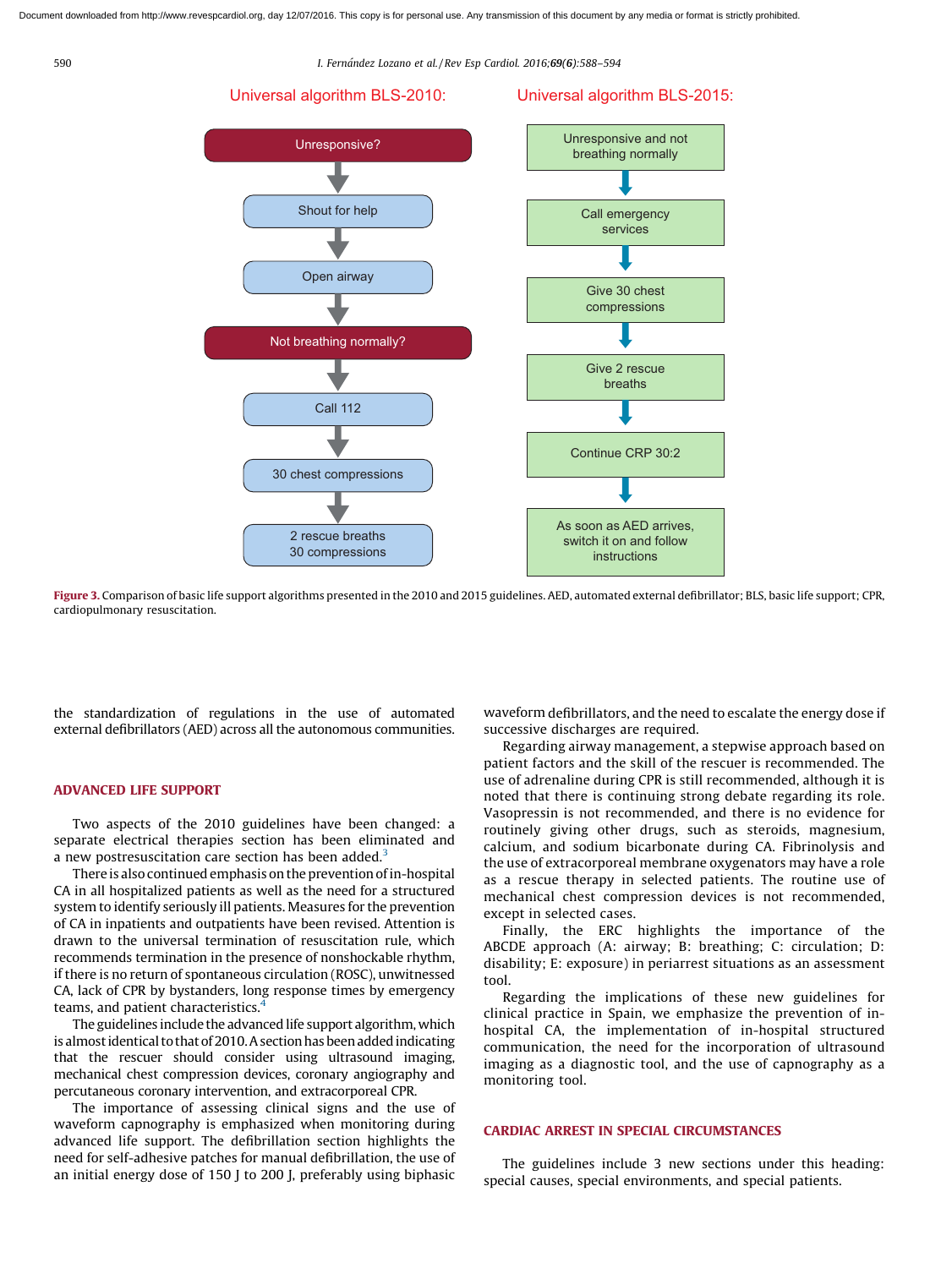#### Special Causes

The special causes known as 4H (hypoxia; hypo/hyperkalemia; hypo/hyperthermia; and hypovolemia) and 4T (tension pneumothorax; cardiac tamponade; thrombosis; toxins) have been revised.

The main innovations comprise a new treatment algorithm for life-threatening hyperkalemia, a specific treatment algorithm for anaphylaxis that emphasizes early treatment with intramuscular adrenaline, and a treatment algorithm for traumatic CA with explicit indications for immediate resuscitative thoracotomy (CA caused by blunt trauma that does not respond to CPR within 10 minutes or CA caused by penetrating trauma that does not respond to CPR within 15 minutes).

The hypo/hyperthermia section recommends noninvasive rewarming techniques in the absence of hemodynamic instability; in the presence of instability, the patient should be treated with extracorporeal life support. The new guidelines on CPR in the case of hypothermia recommend intubation without delay, and echocardiography and ultrasound imaging to verify cardiac activity and blood flow. The use of mechanical chest compression should be considered (given potential chest tightness), as well as the use of low-reading thermometers. Drugs and defibrillation should not be used until a body temperature equal to or more than  $30^{\circ}$ C has been achieved. If used, adrenaline should be administered at intervals of 6 to 10 minutes.

#### Special Environments

The special environments section recommends using the universal advanced life support algorithm, with some modifications according to the setting in which CA occurs.

- 1. In specialized healthcare facilities. The guidelines include a section on CA following cardiac surgery; early thoracotomy should be performed if cardiac tamponade is suspected. When CA occurs in the cardiac catheterization laboratory during percutaneous coronary intervention, 3 shocks should be administered in tandem in the case of ventricular fibrillation and, if needed, a mechanical chest compression device should be used.
- 2. In transportation vehicles. This section refers to commercial aircraft; it is recommended that an AED is available.<sup>[5](#page-5-0)</sup>

# Special Patients

The guidelines review the special characteristics of patients who are pregnant, elderly, or who have a serious comorbidity, such as asthma, heart failure with a ventricular assist device, acute neurological disease, and obesity.

Regarding the implications of these new guidelines for clinical practice in Spain, we stress the need for the incorporation of ultrasound imaging as a diagnostic tool in the management of CA, the need for the greater availability of AEDs in different environments, and the need for appropriate resuscitation equipment in settings in which there is a risk of CA.

### POSTRESUSCITATION CARE

### Innovations

Greater emphasis is placed on the need for percutaneous coronary intervention following out-of-hospital CA of likely cardiac cause.<sup>6</sup>

There is now an option to target a temperature of 36  $\degree$ C instead of the previously recommended 32 °C to 34 °C. The prevention of fever continues to be emphasized. $\frac{7}{2}$  $\frac{7}{2}$  $\frac{7}{2}$ 

A multimodal approach is recommended to assess prognosis. Emphasis has been placed on allowing sufficient time for neurological recovery and for sedatives to be cleared, which can be prolonged in patients with hypothermia.

The systematic organization of follow-up care is recommended, which should include screening for potential cognitive and emotional disturbances.

#### Contentious Issues

Although the guidelines recommend the GRADE approach to assess the quality of evidence and strength of recommendations, most of these were not graded except for targeted temperature management.[7,8](#page-5-0)

Regarding neurological outcomes, the main problem resides in the validation of the recommended biomarkers, because most studies have included few patients. In addition, many of these studies suffered the bias of the self-fulfilling prophecy, because the physician who made the decision to limit treatment (removal of life support) was not blinded to the results of these markers.

The recommendations of these guidelines should lead to the creation of specialized CA care centers. The minimum requirements for these centers would be the capacity for immediate cardiac catheterization and for body temperature control. It would also be useful if they were equipped with the means for accurate prognostic stratification and a specific postdischarge support and rehabilitation system. Ideally, patients in whom resuscitation fails or life support is withdrawn should be included in organ donor programs, including donation after cardiac death. A unit should be available to screen potential donors for hereditary diseases for their prevention in family members. The foregoing innovations should be complemented by the creation of referral networks to optimize outcomes and resources at these centers.

# PEDIATRIC LIFE SUPPORT

# Innovations

#### Basic life support

- The duration of delivering a breath should be about 1 second, to coincide with adult practice.
- For chest compressions, the lower sternum should be depressed by at least one third of the anterior-posterior diameter of the chest (4 cm in infants and 5 cm in children).

#### The seriously ill child

- If there are no signs of septic shock, children with a febrile illness should receive fluids with caution and be reassessed after their administration. In some forms of septic shock, restricting fluids with isotonic crystalloid fluids may be more beneficial than the liberal use of fluids.
- The initial energy dose for cardioversion of a supraventricular tachycardia has been changed to 1 J/Kg.

#### Pediatric cardiac arrest algorithm

- Many features are common with adult practice.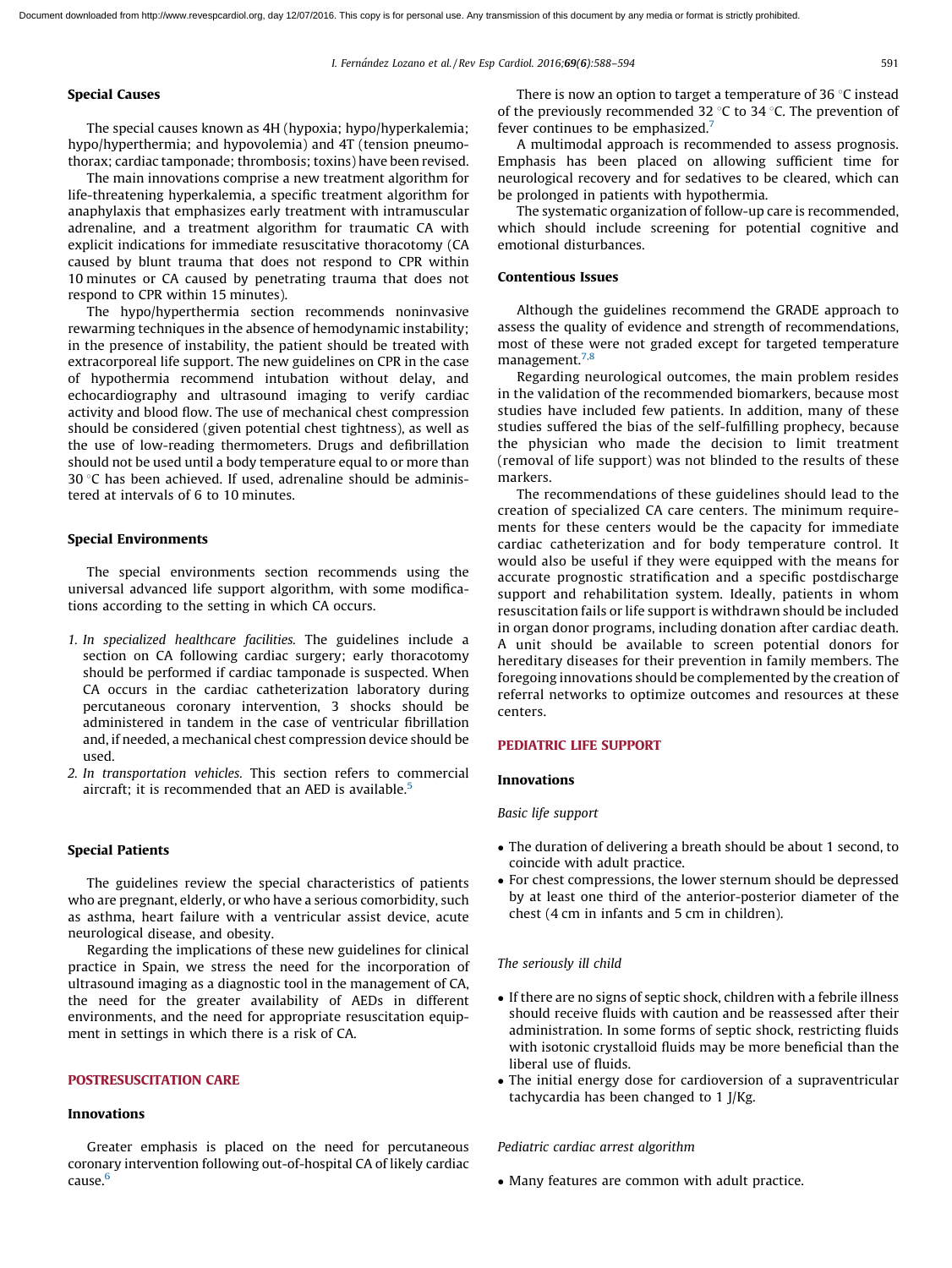592 I. Ferna´ndez Lozano et al. / Rev Esp Cardiol. 2016;69(6):588–594

Postresuscitation care

- Prevent fever in children who have ROSC in an out-of-hospital setting.
- Targeted temperature management in children post-ROSC should comprise either normothermia or mild hypothermia.
- There is no single predictor for when to stop resuscitation.

#### Positive Aspects

Changes have been introduced based on scientific evidence. In its absence, the teaching of resuscitation in children has been made easier, either by avoiding changes without sufficient support, or by teaching those who have learned CRP only in adults.

# Contentious Issues

Regarding the sequence for maneuvers in BLS the CAB sequence and the ABC sequence were found to be equivalent. $9$  Given that respiratory arrest is more common than CA in children, and that the ABC sequence has become an established method to teach CPR in Europe, the use of this sequence should be maintained. This position is different outside Europe and will continue to be reviewed on the basis of any forthcoming scientific evidence.

#### Implications for Clinical Practice in Spain

The presence of a first responder is associated with better neurological outcome in adults and children. $10$  The crucial role of the first responder could be supported through the mass teaching of CRP, which could be implemented via the school curriculum.

# NEONATAL RESUSCITATION

The concept of resuscitation should be distinguished from the concept of support during the transition period. The term ''support of transition'' has been introduced to distinguish between situations in which maneuvers are needed to restore vital organ functions and those in which medical help is needed to support transition.

# Cord Clamping

According to the 2015 guidelines of the International Liaison Committee on Resuscitation (ILCOR), it seems reasonable to delay cord clamping for more than 30 seconds in full-term and premature neonates requiring resuscitation at birth. There are insufficient data to recommend a clamping time in neonates who need resuscitation at birth. In neonates of less than 29 weeks of gestation, umbilical cord milking continues to be recommended because it can raise the initial blood pressure, improve specific hematological indices, and reduce intracranial hemorrhage; however, no data are available on its favorable long-term effects.

#### Temperature Control

Hypothermia at birth has been associated with various adverse effects; preterm infants are especially vulnerable. The temperature of newly born nonasphyxiated infants should be maintained between  $36.5$  °C and  $37.5$  °C.

#### Management of Meconium

The guidelines emphasize the need to initiate ventilation within the first minute of life in nonbreathing infants or ineffectively breathing infants. Tracheal intubation and suctioning should not be routine and should only be performed for suspected tracheal obstruction on an individual basis.

# Assessment of Heart Rate

The heart rate in the first minute of life is best assessed by using an electrocardiograph and should be recommended vs a pulse oximeter.

### Oxygen Administration

In term infants, resuscitation should start with air (FiO<sub>2</sub>) [fraction of inspired oxygen] 21%). Subsequently, if required, a higher concentration of oxygen guided by oximetry can be used to achieve an adequate preductal  $Sao<sub>2</sub>$  (arterial oxygen saturation) to approximate the percentile of a healthy neonate after vaginal delivery at sea level. Resuscitation of preterm infants less than 35 weeks gestation at birth should be initiated with an  $FiO<sub>2</sub>$  of 21% to 30%. Oxygen administration should be titrated with monitoring to achieve acceptable preductal  $SaO<sub>2</sub>$ .

#### Positive Pressure Ventilation

The 2015 ILCOR guidelines on the use of positive end expiration pressure are similar to those of 2010. A positive end expiratory pressure of 5 cmH2O should be used when positive pressure ventilation is being administered. Premature neonates of less than 30 weeks gestation with spontaneous breathing and respiratory distress can be treated with continuous positive airway pressure rather than routine intubation.

# INITIAL TREATMENT OF ACUTE CORONARY SYNDROME

Reperfusion decisions in patients with ROSC following CA of suspected cardiac origin with ST-segment elevation acute myocardial infarction on electrocardiogram are similar to those in patients with ST-segment elevation acute myocardial infarction without CA. However, there is considerable controversy concerning non—ST-segment elevation acute coronary syndromes patients, because the sensitivity and specificity of clinical data, electrocardiogram, and even biomarkers to predict an acute coronary artery occlusion as the cause of CA are unclear. According to the guidelines, it is reasonable to consider emergent cardiac catheterization laboratory evaluation in patients with the highest risk of a coronary cause of CA. This recommendation is based on several observational studies showing that it is often possible to identify an acute thrombotic coronary disease even in patients with CA and without ST-segment elevation on ECG.<sup>[11](#page-6-0)</sup> However, there are conflicting data on the potential benefit of performing an emergent or urgent coronary angiography in this setting.

# FIRST AID

The 2015 ERC guidelines include a new section on first aid, which begins with a definition of what is meant by first aid and its aims. The new section is divided into 2 parts: first aid for medical emergencies and first aid for trauma emergencies.

There is a lack of robust scientific evidence on first aid, and so many of the suggestions are based on medical expert consensus.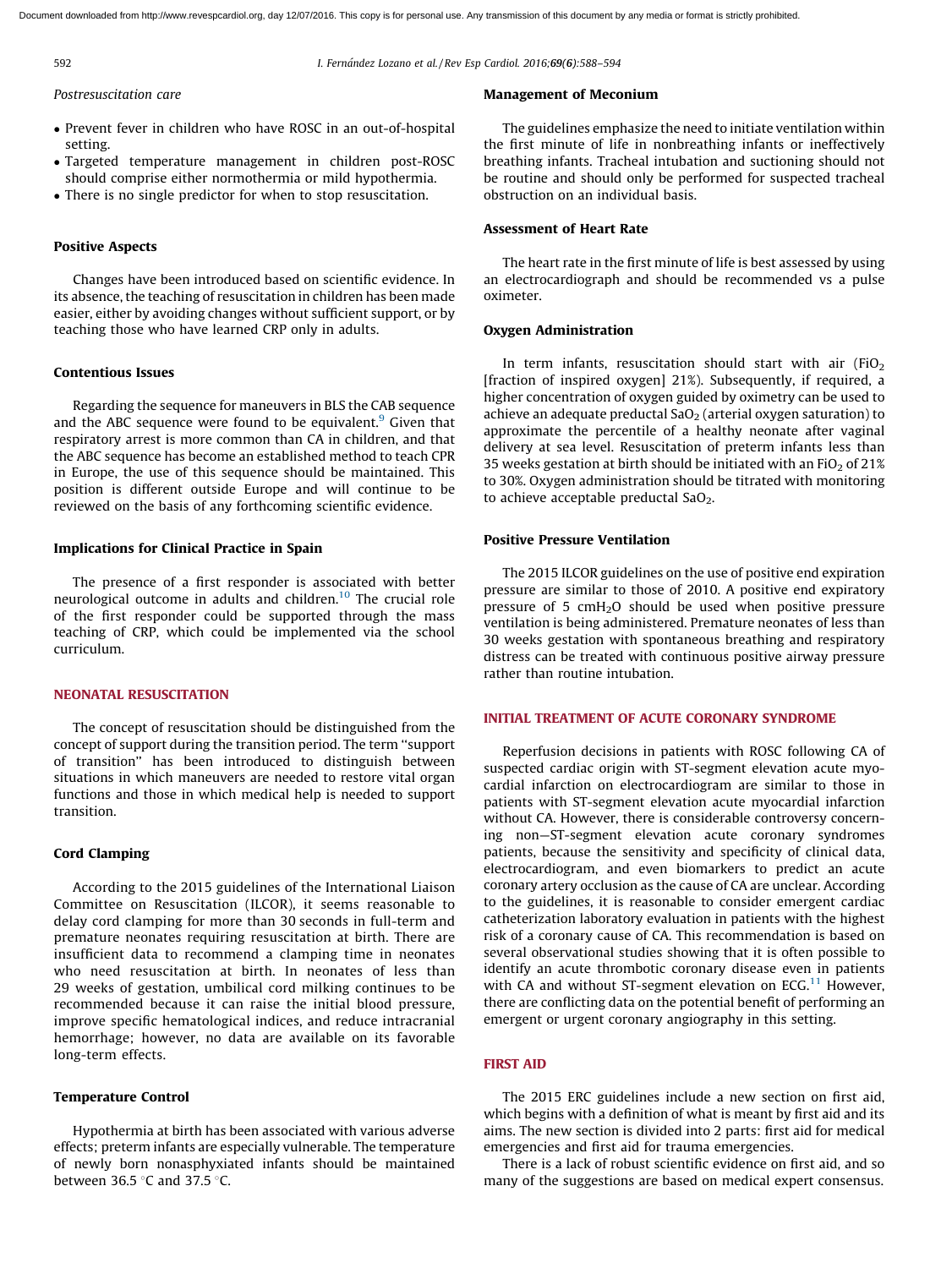# <span id="page-5-0"></span>EDUCATION IN RESUSCITATION

The 2015 ERC guidelines dedicate a specific section to education in basic life support as well as its implementation.

#### Innovations

The use of high-fidelity manikins is recommended, but lowfidelity manikins can be used at all levels of ERC life support training. Cardiopulmonary resuscitation feedback devices are useful to improve compression rate, compression depth, decompression, and hand position.

Refresher courses in CPR should consist in short-burst training and their frequency should be adapted to the characteristics of the participants (lay or medical).

Basic life support courses should incorporate training in nontechnical skills (communication, leadership, etc).

Emergency medical dispatchers require specific training in guiding untrained rescuers on how to perform CPR.

The use of all new technology (mobile devices, social media, etc) is considered useful to improve CPR or to access an AED.

#### Other Aspects of Education

Using technology and social media: Mobile devices can incorporate informative, educational, and interactive applications (AED geolocation, feedback on the quality of the maneuvers, etc), which can be useful tools to improve education in CRP. In addition, social media are a powerful means of disseminating information and raising awareness on CRP.

Measuring performance of resuscitation systems and debriefing in the clinical setting: Measuring the performance of resuscitation systems and teams is essential to implementing quality improvement initiatives. Critical feedback on performance in real clinical situations is of value to ensure continuous improvement.

Medical emergency teams: Early recognition of the deteriorating patient is the first link in the chain of survival for CA. The establishment and training of rapid-response medical emergency teams is recommended because they have been associated with a reduced incidence of CA. Hospital staff should receive training on signs of patient deterioration, appropriate monitoring, and criteria for activating the teams and how they should be activated.

Emergency medical dispatchers: Dispatchers are part of the first link in the chain of survival and face specific difficulties. They should receive additional training in interpreting signs and symptoms, with a special emphasis on verbal communication.

#### Contentious Issues to Be Resolved

Evidence has begun to emerge that brief frequent simulation training is useful for maintaining knowledge and skills in resuscitation, but further studies are needed to confirm this.

The use of audiovisual feedback devices to acquire technical skills in chest compressions may be detrimental, because they tend to focus attention on the rate of chest compressions rather than on their quality.

No particular CRP training method can be recommended because of the lack of comparative studies.

No data are available on the retention time of theoretical information and skills acquired following CPR training. It appears that CPR skills begin to decay 3 months after training. Currently, it is recommended that refresher courses should be taken every 1 to 2 years.

# THE ETHICS OF RESUSCITATION AND END-OF-LIFE DECISIONS

The main innovation is a shift from the traditional approach of focusing on medical aspects, with an emphasis on the principle of beneficence, to a patient-centered approach with more emphasis on the principle of autonomy. Thus, it is essential that the provision of information and interaction is appropriate between healthcare professionals and surviving patients and their families. The guidelines have adapted the traditional ethical principles (autonomy, beneficence, nonmaleficence, and justice) to this new approach.

One of the most controversial aspects is related to decisions to suspend CRP. The decision to suspend CRP is particularly difficult, since there are no single predictor variables for establishing prognosis, and thus decisions should not be based on a single parameter, such as age.

### **CONCLUSIONS**

These new guidelines represent advances in knowledge over the past 5 years. Their most novel aspect may reside in the emphasis on the need to teach citizens the initial management of CA.

# CONFLICTS OF INTEREST

I. Fernández Lozano has received payments for consulting and conferences, and grants for attending congresses from Bayer, Boston Scientific, and St. Jude Medical. I. Manrique has received payments for consulting and conferences, and grants for conference attendance from Nestlé laboratories Spain and Ordesa. A. Sionis has received payments for consulting and conferences, and grants for conference attendance from AstraZeneca, Bayer, Boehringer, Daiichi-Sankyo, Ferrer, Maquet, Menarini, Novartis, Orion-Pharma, Pfizer, and Servier.

# **REFERENCES**

- 1. Monsieurs KG, Nolan JP, Bossaert LL, Greif R, [Maconochie](http://refhub.elsevier.com/S1885-5857(16)30004-4/sbref0060) IK, Nikolaou NI, et al.; ERC Guidelines 2015 Writing Group. European [Resuscitation](http://refhub.elsevier.com/S1885-5857(16)30004-4/sbref0060) Council Guidelines for Resuscitation 2015: section 1. Executive summary. [Resuscitation.](http://refhub.elsevier.com/S1885-5857(16)30004-4/sbref0060) 2015;95: [1–80.](http://refhub.elsevier.com/S1885-5857(16)30004-4/sbref0060)
- 2. Holmberg M, Holmberg S, Herlitz J. Factors [modifying](http://refhub.elsevier.com/S1885-5857(16)30004-4/sbref0065) the effect of bystander [cardiopulmonary](http://refhub.elsevier.com/S1885-5857(16)30004-4/sbref0065) resuscitation on survival in out-of-hospital cardiac arrest patients in Sweden. Eur Heart J. [2001;22:511–9](http://refhub.elsevier.com/S1885-5857(16)30004-4/sbref0065).
- 3. Soar J, Nolan JP, Böttiger BW, Perkins GD, Lott C, Carli P, et al. [European](http://refhub.elsevier.com/S1885-5857(16)30004-4/sbref0070) Resuscitation Council Guidelines for [Resuscitation](http://refhub.elsevier.com/S1885-5857(16)30004-4/sbref0070) 2015: Section 3. Adult advanced life support. Resuscitation. [2015;95:100–47.](http://refhub.elsevier.com/S1885-5857(16)30004-4/sbref0070)
- 4. [Myerburg](http://refhub.elsevier.com/S1885-5857(16)30004-4/sbref0075) RJ, Halperin H, Egan DA, Boineau R, Chugh SS, Gillis AM, et al. Pulseless electric activity. Definition, causes, mechanisms, [management,](http://refhub.elsevier.com/S1885-5857(16)30004-4/sbref0075) and research [priorities](http://refhub.elsevier.com/S1885-5857(16)30004-4/sbref0075) for the next decade: report from a National Heart, Lung, and Blood Institute Workshop. Circulation. [2013;128:2532–41.](http://refhub.elsevier.com/S1885-5857(16)30004-4/sbref0075)
- 5. Nable JV, Tupe CL, Gehle BD, Brady WJ. In-flight medical [emergencies](http://refhub.elsevier.com/S1885-5857(16)30004-4/sbref0080) during commercial travel. N Engl J Med. [2015;373:939–45](http://refhub.elsevier.com/S1885-5857(16)30004-4/sbref0080).
- 6. Nolan JP, Soar J, Cariou A, Cronberg T, Moulaert VR, Deakin CD, et al. [European](http://refhub.elsevier.com/S1885-5857(16)30004-4/sbref0085) [Resuscitation](http://refhub.elsevier.com/S1885-5857(16)30004-4/sbref0085) Council and European Society of Intensive Care Medicine Guidelines for [post-resuscitation](http://refhub.elsevier.com/S1885-5857(16)30004-4/sbref0085) care 2015: section 5 of the European Resuscitation Council Guidelines for Resuscitation 2015. [Resuscitation.](http://refhub.elsevier.com/S1885-5857(16)30004-4/sbref0085) 2015;95: [202–22.](http://refhub.elsevier.com/S1885-5857(16)30004-4/sbref0085)
- 7. Nielsen N, [Wetterslev](http://refhub.elsevier.com/S1885-5857(16)30004-4/sbref0090) J, Cronberg T, Erlinge D, Gasche Y, Hassager C, et al.; TTM Trial [Investigators.](http://refhub.elsevier.com/S1885-5857(16)30004-4/sbref0090) Targeted temperature management at 33 °C versus 36 °C after cardiac arrest. N Engl J Med. [2013;369:2197–206.](http://refhub.elsevier.com/S1885-5857(16)30004-4/sbref0090)
- 8. Lopez-de-Sa E. ¿Qué hacer con los [supervivientes](http://refhub.elsevier.com/S1885-5857(16)30004-4/sbref0095) a una parada cardiaca? ? Inducir hipotermia o basta evitar la [hipertermia?](http://refhub.elsevier.com/S1885-5857(16)30004-4/sbref0095) Rev Esp Cardiol. 2015;68: [369–72.](http://refhub.elsevier.com/S1885-5857(16)30004-4/sbref0095)